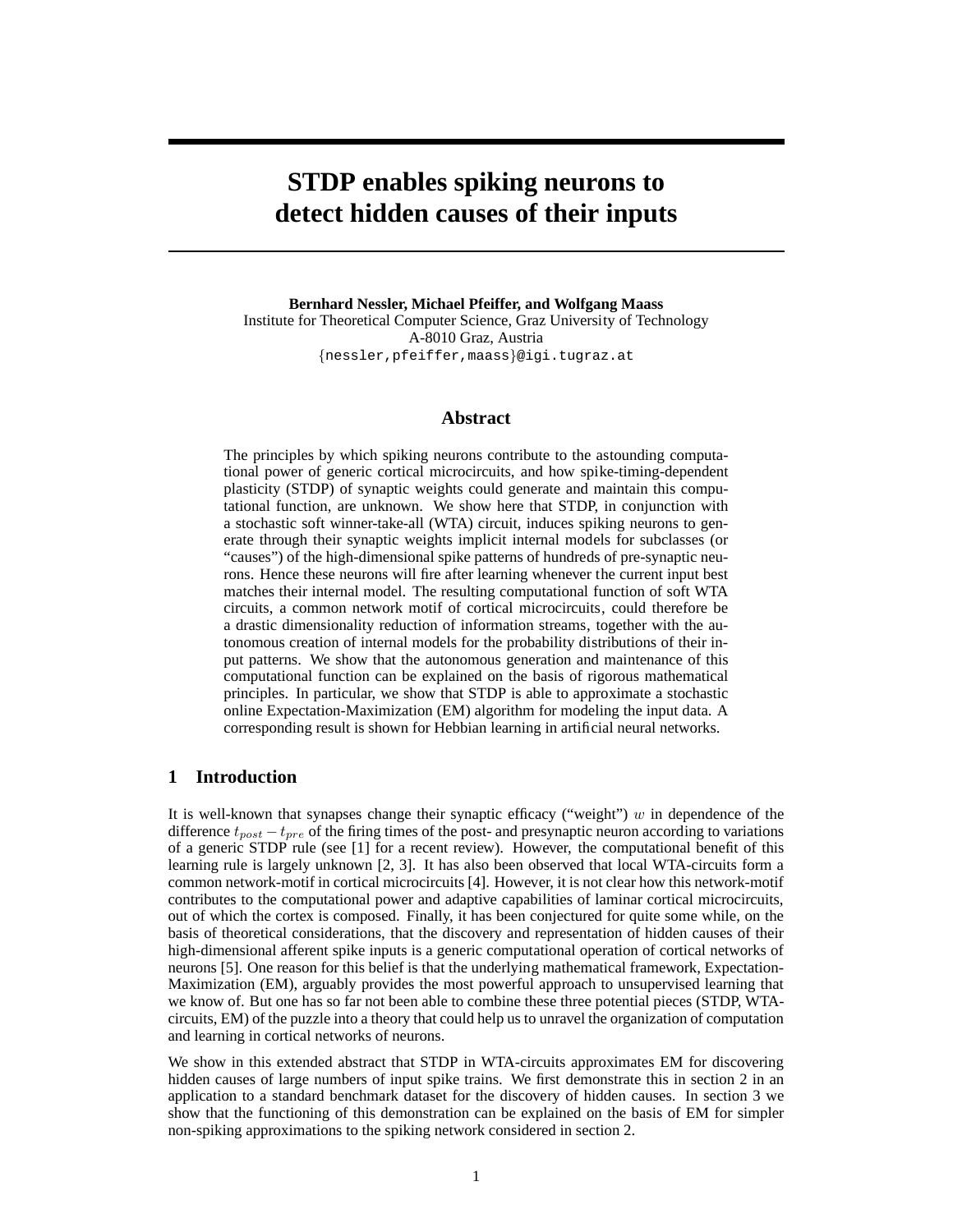## **2 Discovery of hidden causes for a benchmark dataset**

We applied the network architecture shown in Fig. 1A to handwritten digits from the MNIST dataset [6].<sup>1</sup> This dataset consists of 70,000 28  $\times$  28-pixel images of handwritten digits<sup>2</sup>, from which we picked the subset of 20, 868 images containing only the digits 0, 3 and 4. Training examples were randomly sampled from this subset with a uniform distribution of digit classes.



Figure 1: **A)** Architecture for learning with STDP in a WTA-network of spiking neurons. **B)** Learning curve for the two STDP rules that were used (with  $\sigma = 10$ ms). The synaptic weight  $w_{ki}$  is changed in dependence of the firing times  $t_{pre}$  of the presynaptic neuron  $y_i$  and  $t_{post}$  of the postsynaptic neuron  $z_k$ . If  $z_k$  fires at time t without a firing of  $y_i$  in the interval  $[t - \sigma, t + 2\sigma]$ ,  $w_{ki}$  is reduced by 1. The resulting weight change is in any case multiplied with the current learning rate  $\eta$ , which was chosen in the simulations according to the variance tracking rule<sup>7</sup>.

Pixel values  $x_j$  were encoded through population coding by binary variables  $y_i$  (spikes were produced for each variable  $y_i$  by a Poisson process with a rate of 40 Hz for  $y_i = 1$ , and 0 Hz for  $y_i = 0$ , at a simulation time step of 1ms, see Fig. 2A). Every training example x was presented for 50ms. Every neuron  $y_i$  was connected to all  $K = 10$  output neurons  $z_1, \ldots, z_{10}$ . A Poisson process caused firing of one of the neurons  $z_k$  on average every 5ms (see [8] for a more realistic firing mechanism). The WTA-mechanism ensured that only one of the output neurons could fire at any time step. The winning neuron at time step  $t$  was chosen from the soft-max distribution

$$
p(z_k \text{ fires at time } t | \mathbf{y}) = \frac{e^{u_k(t)}}{\sum_{l=1}^K e^{u_l(t)}},\tag{1}
$$

where  $u_k(t) = \sum_{i=1}^n w_{ki} \tilde{y}_i(t) + w_{k0}$  represents the current membrane potential of neuron  $z_k$  (with  $\tilde{y}_i(t) = 1$  if  $y_i$  fired within the time interval  $[t - 10\text{ms}, t]$ , else  $\tilde{y}_i(t) = 0$ .<sup>3</sup>

STDP with the learning curves shown in Fig. 1B was applied to all synapses  $w_{ki}$  for an input consisting of a continuous sequence of spike encodings of handwritten digits, each presented for 50ms (see

<sup>&</sup>lt;sup>1</sup>A similar network of spiking neurons had been applied successfully in [7] to learn with STDP the classification of symbolic (i.e., not handwritten) characters. Possibly our theoretical analysis could also be used to explain their simulation result.

<sup>&</sup>lt;sup>2</sup>Pixels were binarized to black/white. All pixels that were black in less than  $5\%$  of the training examples were removed, leaving  $m = 429$  external variables  $x_j$ , that were encoded by  $n = 858$  spiking neurons  $y_i$ . Our approach works just as well for external variables  $x_j$  that assume any finite number of values, provided that they are presented to the network through population coding with one variable  $y_i$  for every possible value of  $x_j$ . In fact, the approach appears to work also for the commonly considered population coding of continuous external variables.

<sup>&</sup>lt;sup>3</sup>This amounts to a representation of the EPSP caused by a firing of neuron  $y_i$  by a step function, which facilitates the theoretical analysis in section 3. Learning with the spiking network works just as well for biologically realistic EPSP forms.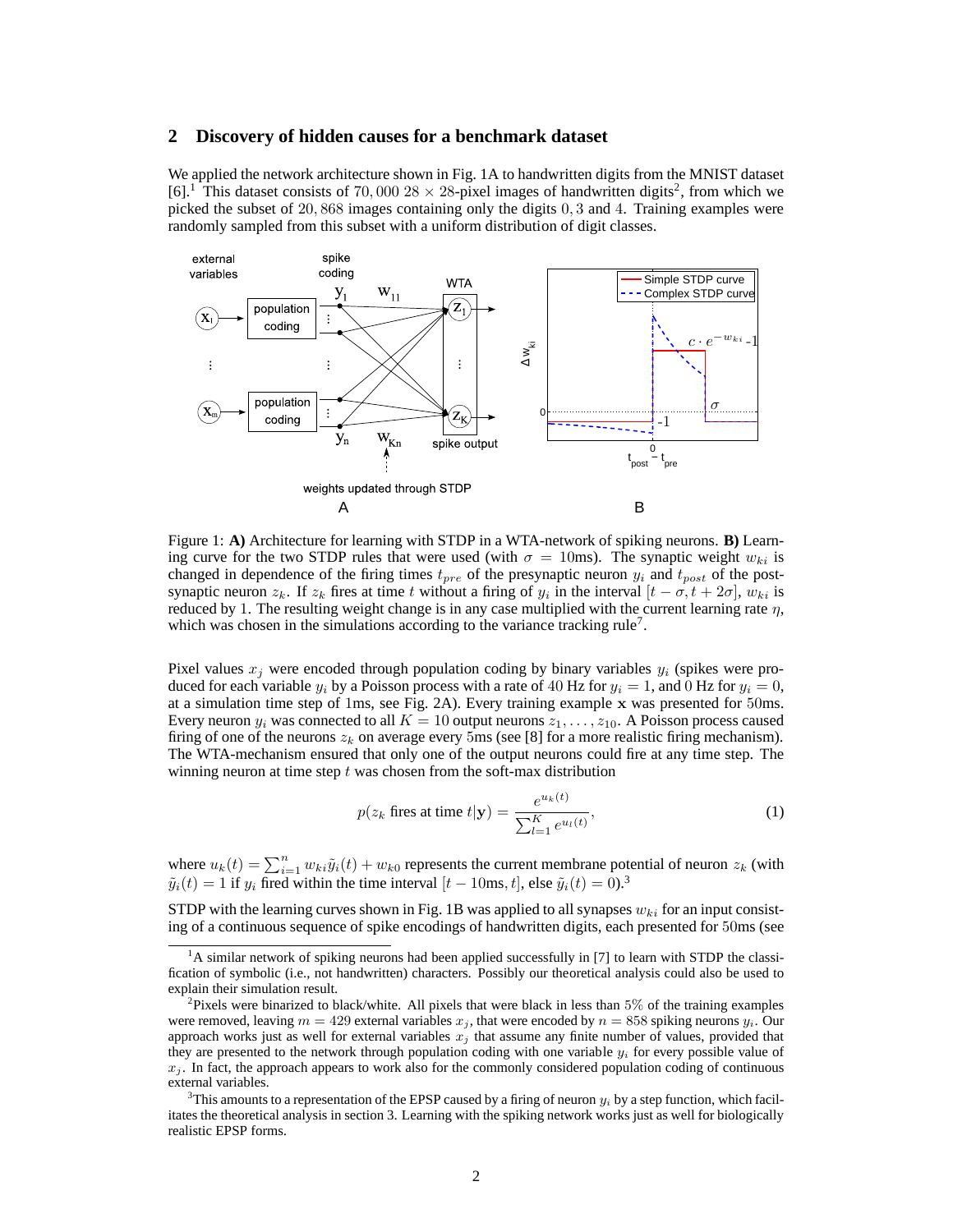

Figure 2: Unsupervised classification learning and sparsification of firing of output neurons after training. For testing we presented three examples from an independent test set of handwritten digits 0, 3, 4 from the MNIST dataset, and compared the firing of the output-neurons before and after learning. **A)** Representation of the three handwritten digits 0, 3, 4 for 50ms each by 858 spiking neurons  $y_i$ . **B**) Response of the output neurons before training. **C**) Response of the output neurons after STDP (according to Fig. 1B) was applied to their weights  $w_{ki}$  for a continuous sequence of spike encodings of  $4000$  randomly drawn examples of handwritten digits  $0, 3, 4$ , each represented for 50ms (like in panel A). The three output neurons  $z_4$ ,  $z_9$ ,  $z_6$  that respond have generated internal models for the three shown handwritten digits according to Fig. 3C.

Fig. 2A).<sup>4</sup> The learning rate  $\eta$  was chosen locally according to the variance tracking rule<sup>7</sup>. Fig. 2C shows that for subsequent representations of new handwritten samples of the same digits only one neuron responds during each of the 50ms while a handwritten digit is shown. The implicit internal models which the output neurons  $z_1, \ldots, z_{10}$  had created in their weights after applying STDP are made explicit in Fig. 3B and C. Since there were more output neurons than digits, several output neurons created internal models for different ways of writing the same digit. When after applying STDP to 2000 random examples of handwritten digits 0 and 3 also examples of handwritten digit 4 were included in the next 2000 examples, the internal models of the 10 output neurons reorganized autonomously, to include now also two internal models for different ways of writing the digit 4. The adaptation of the spiking network to the examples shown so far is measured in Fig. 3A by the normalized conditional entropy  $H(L|Z)/H(L, Z)$ , where L denotes the correct classification of each handwritten digit y, and  $Z$  is the random variable which denotes the cluster assignment with  $p(Z = k|\mathbf{y}) = p(z_k = 1|\mathbf{y})$ , the firing probabilities at the presentation of digit y, see (1).

Since after training by STDP each of the output neurons fire preferentially for one digit, we can measure the emergent classification capability of the network. The resulting weight-settings achieve a classification error of 2.19% on the digits 0 and 3 after 2000 training steps and 3.68% on all three digits after 4000 training steps on independent test sets of 10,000 new samples each.

## **3 Underlying theoretical principles**

We show in this section that one can analyze the learning dynamics of the spiking network considered in the preceding section (with the simple STDP curve of Fig. 1B with the help of Hebbian learning (using rule (12)) in a corresponding non-spiking neural network  $\mathcal{N}_{w}$ .  $\mathcal{N}_{w}$  is a stochastic artificial neural network with the architecture shown in Fig. 1A, and with a parameter vector w consisting of thresholds  $w_{k0}$  ( $k = 1, \ldots, K$ ) for the K output units  $z_1, \ldots, z_K$  and weights  $w_{ki}$  for the connection from the i<sup>th</sup> input node  $y_i$  ( $i = 1, ..., n$ ) to the  $k^{\text{th}}$  output unit  $z_k$ . We assume that this network receives at each discrete time step a binary input vector  $y \in \{0,1\}^n$  and outputs a binary vector  $\mathbf{z} \in \{0,1\}^K$  with  $\sum_{k=1}^K z_k = 1$ , where the k such that  $z_k = 1$  is drawn from the distribution

<sup>&</sup>lt;sup>4</sup>Whereas the weights in the theoretical analysis of section 3 will approximate logs of probabilities (see  $(6)$ ), one can easily make all weights non-negative by restricting the range of these log-probabilities to  $[-5, 0]$ , and then adding a constant 5 to all weight values. This transformation gives rise to the factor  $c = e^5$  in Fig. 1B.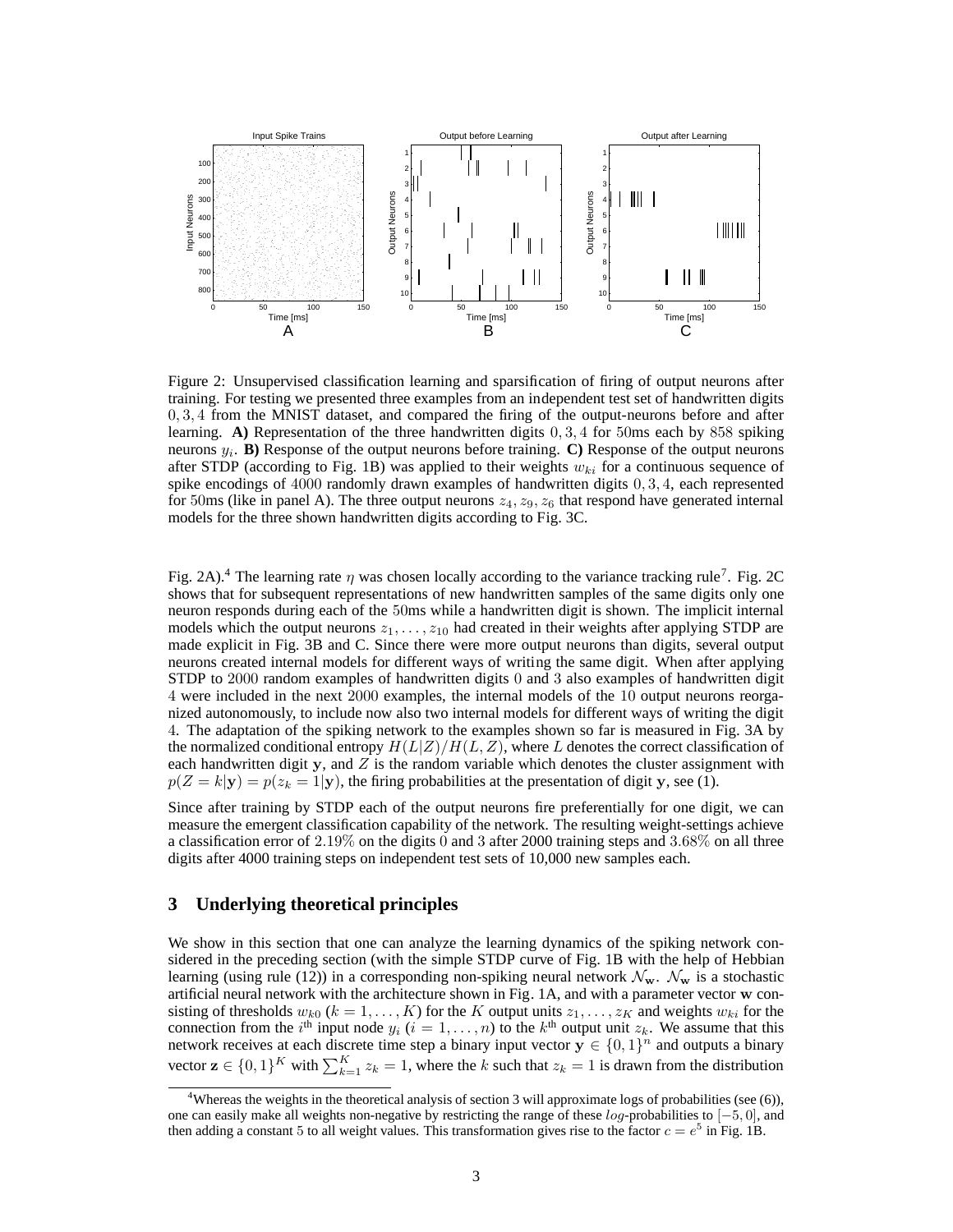

Figure 3: Analysis of the learning progress of the spiking network for the MNIST dataset. **A)** Normalized conditional entropy (see text) for the spiking network with the two variants of STDP learning rules illustrated in Fig. 1B (red solid and blue dashed lines), as well as two non-spiking approximations of the network with learning rule (12) that are analyzed in section 3. According to this analysis the non-spiking network with 35% missing attributes (dash-dotted line) is expected to have a very similar learning behavior to the spiking network. 2000 random examples of handwritten digits 0 and 3 were presented (for 50ms each) to the spiking network as the first 2000 examples. Then for the next 2000 examples also samples of handwritten digit 4 were included. **B)** The implicit internal models created by the neurons after 2000 training examples are made explicit by drawing for each pixel the difference  $w_{ki} - w_{k(i+1)}$  of the weights for input  $y_i$  and  $y_{i+1}$  that encode the two possible values (black/white) of the variable  $x_j$  that encodes this pixel value. One can clearly see that neurons created separate internal models for different ways of writing the two digits 0 and 3. **C)** Re-organized internal models after 2000 further training examples that included digit 4. Two output neurons had created internal models for the newly introduced digit 4.

over  $\{1, \ldots, K\}$  defined by

$$
p(z_k = 1 | \mathbf{y}, \mathbf{w}) = \frac{e^{u_k}}{\sum_{l=1}^{K} e^{u_l}} \quad \text{with} \quad u_k = \sum_{i=1}^{n} w_{ki} \ y_i + w_{k0} \ . \tag{2}
$$

We consider the case where there are arbitrary discrete external variables  $x_1, \ldots, x_m$ , each ranging over  $\{1, \ldots, M\}$  (we had  $M = 2$  in section 2), and assume that these are encoded through binary variables  $y_1, \ldots, y_n$  for  $n = m \cdot M$  with  $\sum_{i=1}^{n} y_i = m$  according to the rule

$$
y_{(j-1)\cdot M+r} = 1 \iff x_j = r
$$
, for  $j = 1, ..., m$  and  $r = 1, ..., M$ . (3)

In other words: the group  $G_j$  of variables  $y_{(j-1)\cdot M+1}, \ldots, y_{(j-1)\cdot M+M}$  provides a population coding for the discrete variable  $x_j$ .

We now consider a class of probability distributions that is particularly relevant for our analysis: mixtures of multinomial distributions [9], a generalization of mixtures of Bernoulli distributions (see section 9.3.3 of [10]). This is a standard model for latent class analysis [11] in the case of discrete variables. Mixtures of multinomial distributions are arbitrary mixtures of  $K$  distributions  $p_1(\mathbf{x}), \ldots, p_K(\mathbf{x})$  that factorize, i.e.,

$$
p_k(\mathbf{x}) = \prod_{j=1}^m p_{kj}(x_j)
$$

for arbitrary distributions  $p_{kj}(x_j)$  over the range  $\{1, \ldots, M\}$  of possible values for  $x_j$ . In other words: there exists some distribution over hidden binary variables  $z_k$  with  $\sum_{k=1}^{K} z_k = 1$ , where the k with  $z_k = 1$  is usually referred to as a hidden "cause" in the generation of x, such that

$$
p(\mathbf{x}) = \sum_{k=1}^{K} p(z_k = 1) \cdot p_k(\mathbf{x}).
$$
\n(4)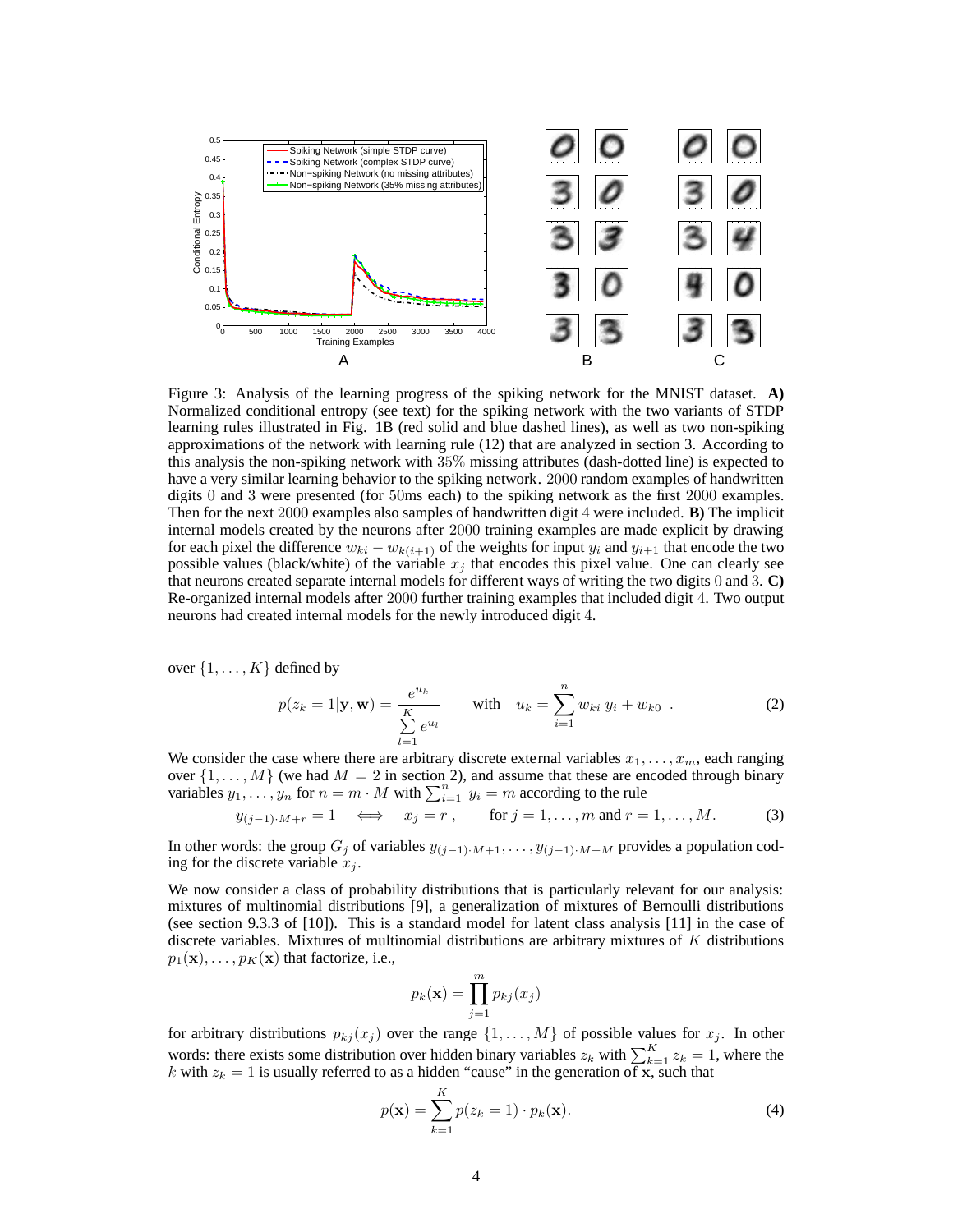We first observe that any such distribution  $p(x)$  can be represented with some suitable weight vector w by the neural network  $\mathcal{N}_{\mathbf{w}}$ , after recoding of the multinomial variables  $x_i$  by binary variables  $y_i$ as defined before:

$$
p(\mathbf{y}|\mathbf{w}) = \sum_{k=1}^{K} e^{u_k^*} \qquad \text{with} \qquad u_k^* := \sum_{i=1}^{n} w_{ki}^* y_i + w_{k0}^* \quad , \tag{5}
$$

for

$$
w_{ki}^* := \log p(y_i = 1 | z_k = 1)
$$
 and  $w_{k0}^* := \log p(z_k = 1)$ . (6)

In addition,  $\mathcal{N}_{\mathbf{w}}$  defines for any weight vector w whose components are normalized, i.e.

$$
\sum_{k=1}^{K} e^{w_{k0}} = 1 \quad \text{and} \quad \sum_{i \in G_j} e^{w_{ki}} = 1 \,, \qquad \text{for } j = 1, \dots, m; k = 1, \dots, K,
$$
 (7)

a mixture of multinomials of the type (4).

The problem of learning a generative model for some arbitrarily given input distribution  $p^*(\mathbf{x})$  (or  $p^*(y)$  after recoding according to (3)), by the neural network  $\tilde{\mathcal{N}_{w}}$  is to find a weight vector w such that  $p(y|w)$  defined by (5) models  $p^*(y)$  as accurately as possible. As usual, we quantify this goal by demanding that

$$
E_{p^*}[\log p(\mathbf{y}|\mathbf{w})]
$$
 (8)

is maximized.

Note that the architecture  $\mathcal{N}_{\mathbf{w}}$  is very useful from a functional point of view, because if (7) holds, then the weighted sum  $u_k$  at its unit  $z_k$  has according to (2) the value  $\log p(z_k = 1 | \mathbf{y}, \mathbf{w})$ , and the stochastic WTA rule of  $\mathcal{N}_{\mathbf{w}}$  picks the "winner" k with  $z_k = 1$  from this internally generated model  $p(z_k = 1 | \mathbf{y}, \mathbf{w})$  for the actual distribution  $p^*(z_k = 1 | \mathbf{y})$  of hidden causes. We will not enforce the normalization (7) explicitly during the subsequently considered learning process, but rather use a learning rule (12) that turns out to automatically approximate such normalization in the limit.

Expectation Maximization (EM) is the standard method for maximizing  $E_{p*}$  [log  $p(y|w)$ ]. We will show that the simple STDP-rule of Fig. 1B for the spiking network of section 2 can be viewed as an approximation to an online version of this EM method. We will first consider in section 3.1 the standard EM-approach, and show that the Hebbian learning rule (12) provides a stochastic approximation to the maximization step.

#### **3.1 Reduction to EM**

The standard method for maximizing the expected log-likelihood  $E_{p*}$ [log  $p(y|w)$ ] with a distribution p of the form  $p(y|w) = \sum_{z} p(y, z|w)$  with hidden variables z, is to observe that  $E_{p^*}$ [log  $p(y|\mathbf{w})$ ] can be written for arbitrary distributions  $q(\mathbf{z}|\mathbf{y})$  in the form

$$
E_{p^*}[\log p(\mathbf{y}|\mathbf{w})] = \mathcal{L}(q, \mathbf{w}) + E_{p^*}[\text{KL}(q(\mathbf{z}|\mathbf{y})||p(\mathbf{z}|\mathbf{y}, \mathbf{w}))]
$$
(9)

$$
\mathcal{L}(q, \mathbf{w}) = \mathbf{E}_{p^*} \left[ \sum_{\mathbf{z}} q(\mathbf{z}|\mathbf{y}) \log \frac{p(\mathbf{y}, \mathbf{z}|\mathbf{w})}{q(\mathbf{z}|\mathbf{y})} \right], \qquad (10)
$$

where KL(.) denotes the Kullback-Leibler divergence.

In the E-step one sets  $q(\mathbf{z}|\mathbf{y}) = p(\mathbf{z}|\mathbf{y}, \mathbf{w}^{old})$  for the current parameter values  $\mathbf{w} = \mathbf{w}^{old}$ , thereby achieving  $E_{p^*}[\text{KL}(q(\mathbf{z}|\mathbf{y})||p(\mathbf{z}|\mathbf{y}, \mathbf{w}^{old}))] = 0$ . In the M-step one replaces  $\mathbf{w}^{old}$  by new parameters w that maximize  $\mathcal{L}(q, \mathbf{w})$  for this distribution  $q(\mathbf{z}|\mathbf{y})$ . One can easily show that this is achieved by setting

$$
w_{ki}^* = \log p^*(y_i = 1 | z_k = 1), \qquad \text{and} \qquad w_{k0}^* = \log p^*(z_k = 1), \qquad (11)
$$

with values for the variables  $z_k$  generated by  $q(\mathbf{z}|\mathbf{y}) = p(\mathbf{z}|\mathbf{y}, \mathbf{w}^{old})$ , while the values for the variables y are generated by the external distribution  $p^*$ . Note that this distribution of z is exactly the distribution (2) of the output of the neural network  $\mathcal{N}_{\mathbf{w}}$  for inputs y generated by  $p^*$ .<sup>5</sup> In the following section we will show that this  $M$ -step can be approximated by applying iteratively a simple Hebbian learning rule to the weights w of the neural network  $\mathcal{N}_{w}$ .

<sup>&</sup>lt;sup>5</sup>Hence one can extend  $p^*(y)$  for each fixed w to a joint distribution  $p^*(y, z)$ , where the z are generated for each y by  $\mathcal{N}_{\mathbf{w}}$ .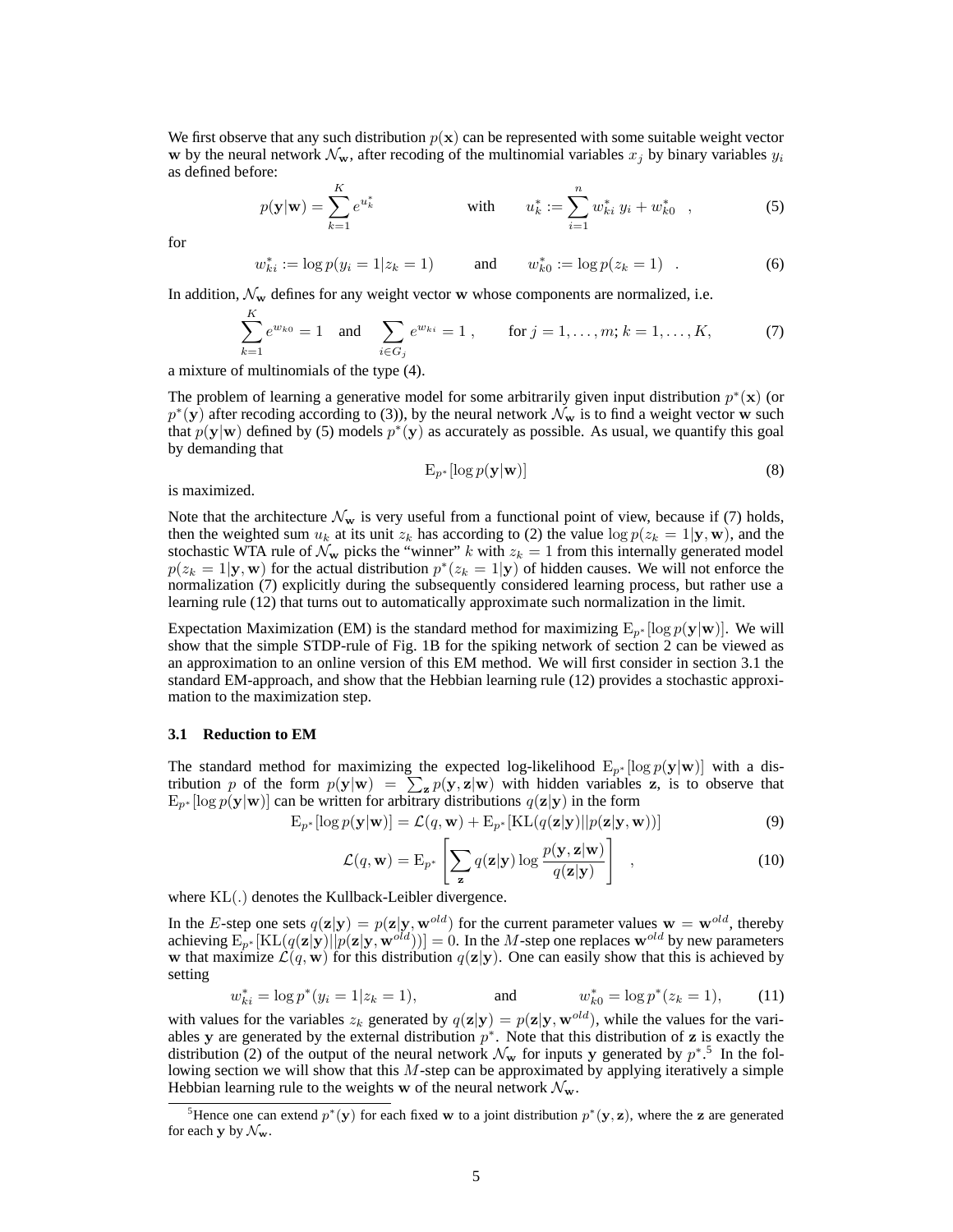#### **3.2 A Hebbian learning rule for the M-step**

We show here that the target weight values (11) are the only equilibrium points of the following Hebbian learning rule:

$$
\Delta w_{ki} = \begin{cases} \eta \left( e^{-w_{ki}} - 1 \right), & \text{if } y_i = 1 \text{ and } z_k = 1 \\ -\eta, & \text{if } y_i = 0 \text{ and } z_k = 1 \\ 0, & \text{if } z_k = 0, \end{cases} \quad \Delta w_{k0} = \begin{cases} \eta \left( e^{-w_{k0}} - 1 \right), & \text{if } z_k = 1 \\ -\eta, & \text{if } z_k = 0 \end{cases} \tag{12}
$$

It is obvious (using for the second equivalence the fact that  $y_i$  is a binary variable) that

$$
E[\Delta w_{ki}] = 0 \Leftrightarrow \qquad p^*(y_i=1|z_k=1)\eta(e^{-w_{ki}}-1) - p^*(y_i=0|z_k=1)\eta = 0
$$
  
\n
$$
\Leftrightarrow \qquad p^*(y_i=1|z_k=1)(e^{-w_{ki}}-1) + p^*(y_i=1|z_k=1) - 1 = 0
$$
  
\n
$$
\Leftrightarrow \qquad p^*(y_i=1|z_k=1)e^{-w_{ki}} = 1
$$
  
\n
$$
\Leftrightarrow \qquad w_{ki} = \log p^*(y_i=1|z_k=1) . \tag{13}
$$

Analogously one can show that  $E[\Delta w_{k0}] = 0 \Leftrightarrow w_{k0} = \log p^*(z_k=1)$ . With similar elementary calculations one can show that  $E[\Delta w_{ki}]$  has for any w a value that moves  $w_{ki}$  in the direction of  $w_{ki}^*$  (in fact, exponentially fast).

One can actually show that one single step of (12) is a linear approximation of the ideal incremental update of  $w_{ki} = \log \frac{a_{ki}}{N_k}$ , with  $a_{ki}$  and  $N_k$  representing the values of the corresponding sufficient statistics, as  $\log \frac{a_{ki}+1}{N_k+1} = w_{ki} + \log(1 + \eta e^{-w_k i}) - \log(1 + \eta)$  for  $\eta = \frac{1}{N_k}$ . This also reveals the role of the learning rate  $\eta$  as the reciprocal of the equivalent sample size<sup>6</sup>.

In order to guarantee the stochastic convergence (see [12]) of the learning rule one has to use a decaying learning rate  $\eta^{(t)}$  such that  $\sum_{t=1}^{\infty} \eta^{(t)} = \infty$  and  $\sum_{t=1}^{\infty} (\eta^{(t)})^2 = 0$ .

The learning rule (12) is similar to a rule that had been introduced in [13] in the context of supervised learning and reinforcement learning. That rule had satisfied an equilibrium condition similar to (13). But to the best of our knowledge, such type of rule has so far not been considered in the context of unsupervised learning.

One can easily see the correspondence between the update of  $w_{ki}$  in (12) and in the simple STDP rule of Fig. 1B. In fact, if each time where neuron  $z_k$  fires in the spiking network, each presynaptic neuron  $y_i$  that currently has a high firing rate has fired within the last  $\sigma = 10$ ms before the firing of  $z_k$ , the two learning rules become equivalent. However since the latter condition could only be achieved with biologically unrealistic high firing rates, we need to consider in section 3.4 the case for the non-spiking network where some attributes are missing (i.e.,  $y_i = 0$  for all  $i \in G_j$ ; for some group  $G_j$  that encodes an external variable  $x_j$  via population coding).

We first show that the Hebbian learning rule (12) is also meaningful in the case of online learning of  $\mathcal{N}_{\mathbf{w}}$ , which better matches the online learning process for the spiking network.

#### **3.3 Stochastic online EM**

The preceding arguments justify an application of learning rule (12) for a number of steps within each M-step of a batch EM approach for maximizing  $E_p^*$ [log  $p(y|w)$ ]. We now show that it is also meaningful to apply the same rule (12) in an online stochastic EM approach (similarly as in [14]), where at each combined EM-step only one example y is generated by  $p^*$ , and the learning rule (12)

 ${}^6$ The equilibrium condition (13) only sets a necessary constraint for the the quotient of the two directions of the update in (12). The actual formulation of (12) is motivated by the goal of updating a sufficient statistics.

 $<sup>7</sup>$ In our experiments we used an adaptation of the variance tracking heuristic from [13]. If we assume that</sup> the consecutive values of the weights represent independent samples of their true stochastic distribution at the current learning rate, then this observed distribution is the log of a beta-distribution of the above mentioned parameters of the sufficient statistics. Analytically this distribution has the first and second moments  $E[w_{ki}] \approx$  $\log \frac{a_{ki}}{N_i}$  and  $\mathbb{E}[w_{ki}^2] \approx \mathbb{E}[w_{ki}]^2 + \frac{1}{a_{ki}} + \frac{1}{N_i}$ , leading to the estimate  $\eta_{ki}^{new} = \frac{1}{N_i} = \frac{\mathbb{E}[w_{ki}^2] - E[w_{ki}]^2}{e^{-\mathbb{E}[w_{ki}^2] + 1}}$  $\frac{w_{ki}-E[w_{ki}]}{e^{-E[w_{ki}]}+1}$ . The empirical estimates of these first two moments can be gathered online by exponentially decaying averages using the same learning rate  $\eta_{ki}$ .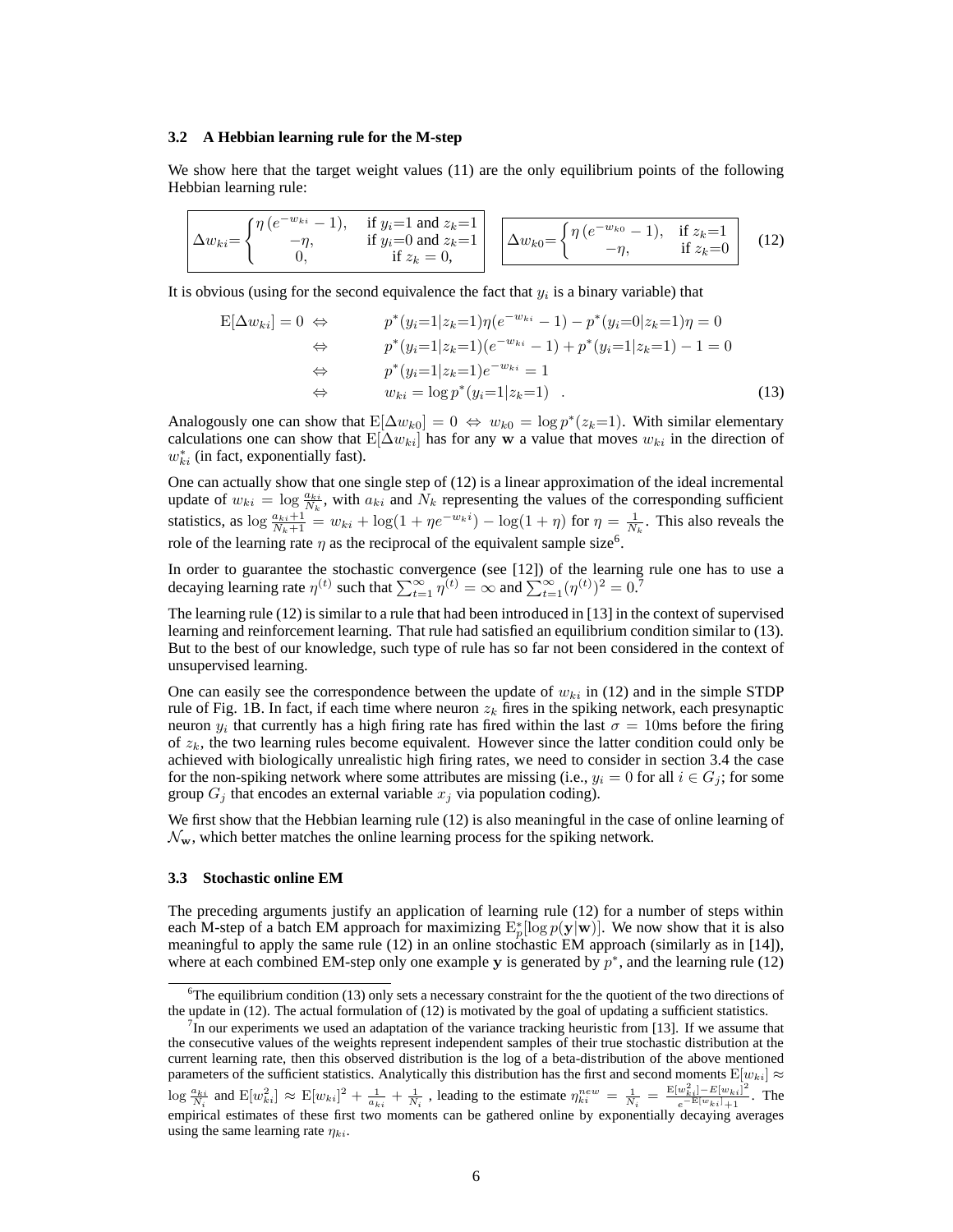is applied just once (for  $z_k$  resulting from  $p(z|y, w)$  for the current weights w, or simpler: for the  $z_k$  that is output by  $\mathcal{N}_{\mathbf{w}}$  for the current input y).

Our strategy for showing that a single application of learning rule (12) is expected to provide progress in an online EM-setting is the following. We consider the Lagrangian  $F$  for maximizing  $E_{p*}$  [log  $p(y|\mathbf{w})$ ] under the constraints (7), and show that an application of rule (12) is expected to increase the value of F. We set

$$
F(\mathbf{w}, \boldsymbol{\lambda}) = \mathbf{E}_{p^*}[\log p(\mathbf{y}|\mathbf{w})] - \lambda_0 \left(1 - \sum_{k=1}^K e^{w_{k0}}\right) - \sum_{k=1}^K \sum_{j=1}^m \lambda_{kj} \left(1 - \sum_{i \in G_j} e^{w_{ki}}\right). \tag{14}
$$

According to (5) one can write  $p(\mathbf{y}|\mathbf{w}) = \sum_{k=1}^{K} e^{u_k}$  for  $u_k = \sum_{i=1}^{K} w_{ki} y_i + w_{k0}$ . Hence one arrives at the following conditions for the Lagrange multipliers  $\lambda$ :

$$
\sum_{k=1}^{K} \frac{\partial F}{\partial w_{k0}} = \sum_{k=1}^{K} \left( \mathbf{E}_{p^*} \left[ \frac{e^{u_k}}{\sum_{l=1}^{K} e^{u_l}} \right] - \lambda_0 e^{w_{k0}} \right) = 0 \tag{15}
$$

$$
\sum_{i \in G_j} \frac{\partial F}{\partial w_{ki}} = \sum_{i \in G_j} \left( E_{p^*} [y_i \frac{e^{u_k}}{\sum_{l=1}^K e^{u_l}}] - \lambda_{kj} e^{w_{ki}} \right) = 0,
$$
\n(16)

which yield  $\lambda_0 = 1$  and  $\lambda_{kj} = E_{p^*} \left[\frac{e^{u_k}}{\sqrt{K}}\right]$  $\frac{e^{u_k}}{\sum_{l=1}^K e^{u_l}}\Big].$ 

Plugging these values for  $\lambda$  into  $\nabla_w F \cdot E_p^*[\Delta w]$  with  $\Delta w$  defined by (12) shows that this vector product is always positive. Hence even a single application of learning rule (12) to a single new example y, drawn according to  $p^*$ , is expected to increase  $E_{p^*}[\log p(y|w)]$  under the constraints (7).

#### **3.4 Impact of missing attributes**

We had shown at the end of 3.2 that learning in the spiking network corresponds to learning in the non-spiking network  $\mathcal{N}_{\mathbf{w}}$  with missing attributes. A profound analysis of the correct handling of missing attribute values in EM can be found in [15]. Their analysis implies that the correct learning action is then not to change the weights  $w_{ki}$  for  $i \in G_j$ . However the STDP rule of Fig. 1B, as well as (12), reduce also these weights by  $\eta$  if  $z_k$  fires. This yields a modification of the equilibrium analysis (13):

$$
E[\Delta w_{ki}] = 0 \Leftrightarrow (1-r) \left( p^*(y_i=1|z_k=1)\eta(e^{-w_{ki}}-1) - p^*(y_i=0|z_k=1)\eta \right) - r\eta = 0
$$
  

$$
\Leftrightarrow \qquad w_{ki} = \log p^*(y_i=1|z_k=1) + \log(1-r) \quad , \tag{17}
$$

where r is the probability that i belongs to a group  $G_j$  where the value of  $x_j$  is missing. Since this probability r is independent of the neuron  $z_k$  and also independent of the current value of the external variable  $x_i$ , this offset of  $\log(1 - r)$  is expected to be the same for all weights. It can easily be verified, that such an offset does not change the resulting probabilities of the competition in the E-step according to (2).

#### **3.5 Relationship between the spiking and the non-spiking network**

As indicated at the end of section 3.2, the learning process for the spiking network from section 2 with the simple STDP curve from Fig. 1B (and external variables  $x_j$  encoded by input spike trains from neurons  $y_i$ ) is equivalent to a somewhat modified learning process of the non-spiking network  $\mathcal{N}_{\mathbf{w}}$  with the Hebbian learning rule (12) and external variables  $x_j$  encoded by binary variables  $y_i$ . Each firing of a neuron  $z_k$  at some time t corresponds to a discrete time step in  $\mathcal{N}_{\mathbf{w}}$  with an application of the Hebbian learning rule (12). Each neuron  $y_i$  that had fired during the time interval  $[t-10\text{ms}, t]$  contributes a value  $\tilde{y}_i(t) = 1$  to the membrane potential  $u_k(t)$  of the neuron  $z_k$  at time t, and a value  $\tilde{y}_i(0) = 0$  if it did not fire during  $[t - 10\text{ms}, t]$ . Hence the weight updates at time t according to the simple STDP curve are exactly equal to those of (12) in the non-spiking network. However (12) will in general be applied to a corresponding input y where it may occur that for some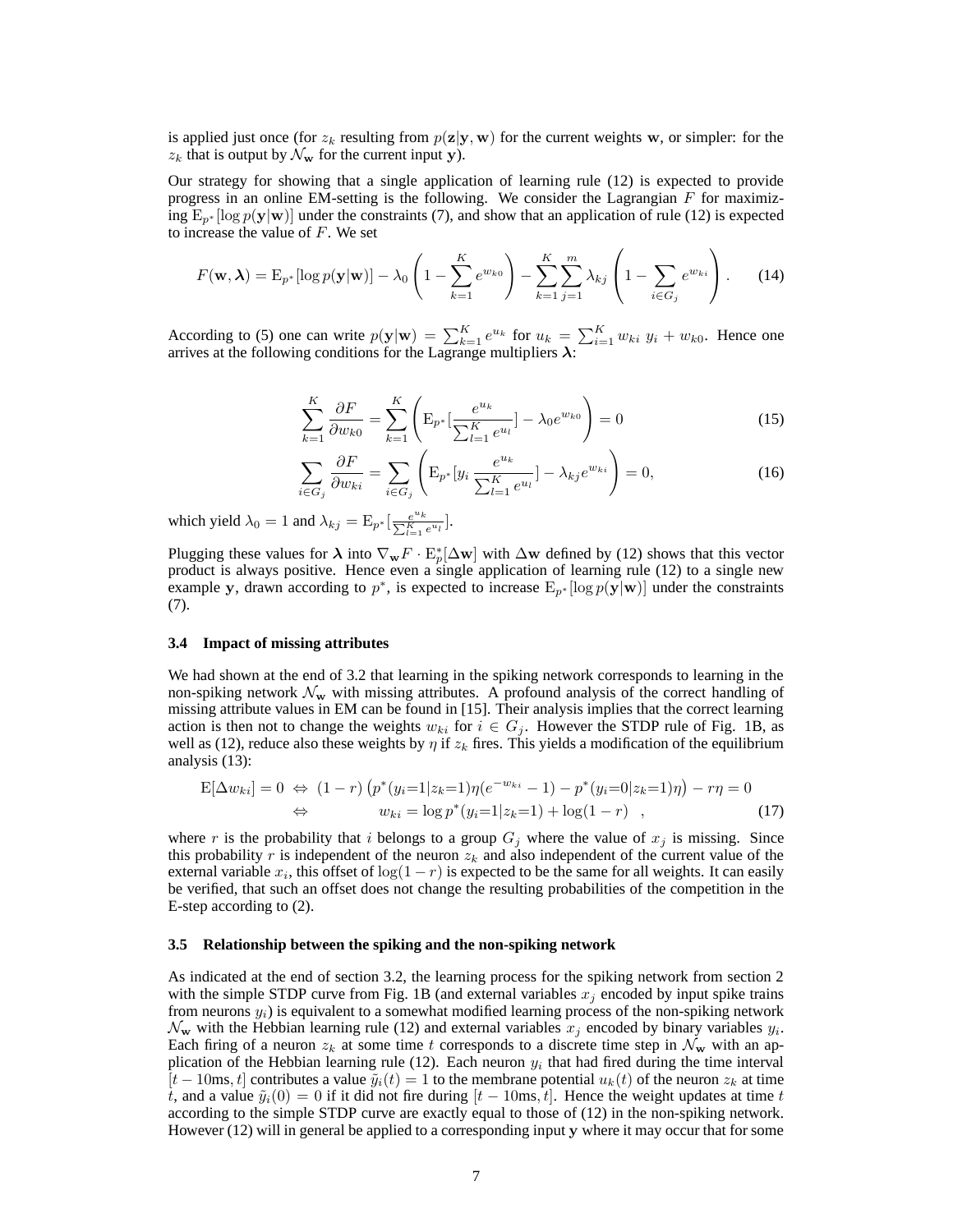$j \in \{1, \ldots, m\}$  one has  $y_i = 0$  for all  $i \in G_j$  (since none of the neurons  $y_i$  with  $i \in G_j$  fired in the spiking network during  $[t - 10ms, t]$ ). Hence we arrive at an application of (12) to an input y with missing attributes, as discussed in section 3.4.

Since several neurons  $z_k$  are likely to fire during the presentation of an external input  $x$  (each handwritten digit was presented for 50ms in section 2; but a much shorter presentation time of 10ms also works quite well), this external input x gives in general rise to several applications of the STDP rule. This corresponds to several applications of rule (12) to the same input (but with different choices of missing attributes) in the non-spiking network. In the experiments in section 2, every example in the non-spiking network with missing attributes was therefore presented for 10 steps, such that the average number of learning steps is the same as in the spiking case. The learning process of the spiking network corresponds to a slight variation of the stochastic online EM algorithm that is implemented through (12) according to the analysis of section 3.3.

## **4 Discussion**

The model for discovering hidden causes of inputs that is proposed in this extended abstract presents an interesting shortcut for implementing and learning generative models for input data in networks of neurons. Rather than building and adapting an explicit model for re-generating internally the distribution of input data, our approach creates an implicit model of the input distribution (see Fig. 3B) that is encoded in the weights of neurons in a simple WTA-circuit. One might call it a Vapnik-style [16] approach towards generative modeling, since it focuses directly on the task to represent the most likely hidden causes of the inputs through neuronal firing. As the theoretical analysis via nonspiking networks in section 3 has shown, this approach also offers a new perspective for generating self-adapting networks on the basis of traditional artificial neural networks. One just needs to add the stochastic and non-feedforward parts required for implementing stochastic WTA circuits to a 1-layer feedforward network, and apply the Hebbian learning rule (12) to the feedforward weights. One interesting aspect of the "implicit generative learning" approach that we consider in this extended abstract is that it retains important advantages of the generative learning approach, faster learning and better generalization [17], while retaining the algorithmic simplicity of the discriminative learning approach.

Our approach also provides a new method for analyzing details of STDP learning rules. The simulation results of section 2 show that a simplified STDP rule that can be understood clearly from the perspective of stochastic online EM with a suitable Hebbian learning rule, provides good performance in discovering hidden causes for a standard benchmark dataset. A more complex STDP rule, whose learning curve better matches experimentally recorded average changes of synaptic weights, provides almost the same performance. For a comparison of the STDP curves in Fig. 1B with experimentally observed STDP curves one should keep in mind, that most experimental data on STDP curves are for very low firing rates. The STDP curve of Fig. 7C in [18] for a firing rate of 20Hz has, similarly as the STDP curves in Fig. 1B of this extended abstract, no pronounced negative dip, and instead an almost constant negative part.

In our upcoming paper [8] we will provide full proofs for the results announced in this extended abstract, as well as further applications and extensions of the learning result. We will also demonstrate, that the learning rules that we have proposed are robust to noise, and that they are matched quite well by experimental data.

### **Acknowledgments**

We would like to thank the anonymous reviewer for a hint in the notational formalism. Written under partial support by the Austrian Science Fund FWF, project  $#$  P17229-N04, project  $#$  S9102-N04, and project  $#$  FP6-015879 (FACETS) as well as  $#$  FP7-216593 (SECO) of the European Union.